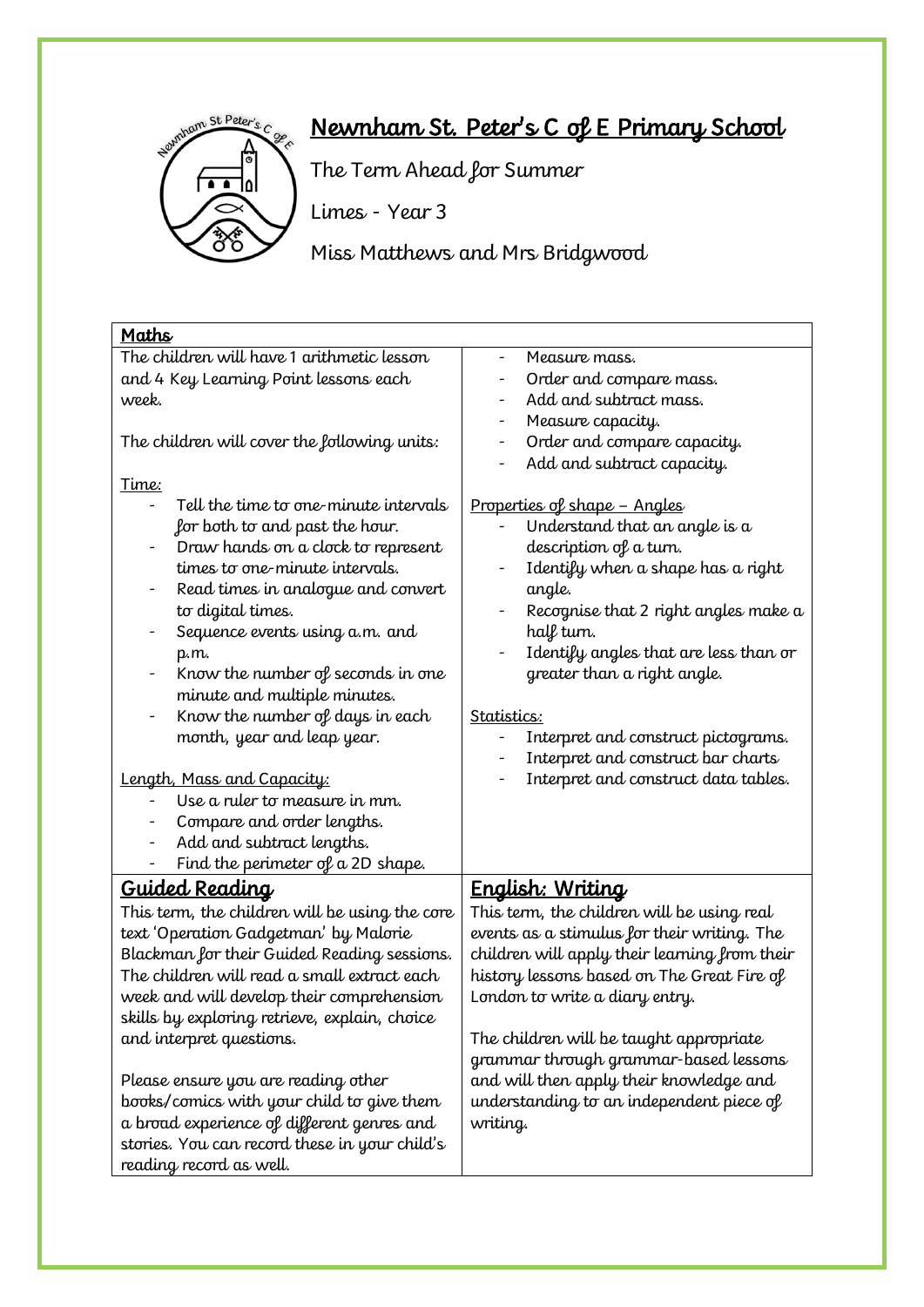| The reading record that is in your child's<br>book bag is for you to record the reading<br>you are doing at home. Please write a<br>comment to let us know how your child is<br>getting on with the books.<br>Reading books will be changed on a weekly<br>basis.<br><u>History</u>                                  | <u>Geography</u>                                                                                                                                                                                                                                                                                                                                                                                                                               |
|----------------------------------------------------------------------------------------------------------------------------------------------------------------------------------------------------------------------------------------------------------------------------------------------------------------------|------------------------------------------------------------------------------------------------------------------------------------------------------------------------------------------------------------------------------------------------------------------------------------------------------------------------------------------------------------------------------------------------------------------------------------------------|
| What was the Great Fire of<br>London?<br>In the Summer term, the children will be                                                                                                                                                                                                                                    | What is the geography of our<br>capital city, London?<br>In the summer term, the children will be                                                                                                                                                                                                                                                                                                                                              |
| completing a unit on the Great Fire of<br>London. In this unit, the children will be<br>taught to:                                                                                                                                                                                                                   | completing a Geography unit based on<br>London. In this unit, the children will be<br>taught to:                                                                                                                                                                                                                                                                                                                                               |
| Compare past and present London.<br>Explain how the types of jobs were<br>different in 1666 to what they are<br>today.<br>Order the events of the Great Fire of<br>London.<br>Explain how we know about the<br>Great Fire of London.<br>Explain how London changed after<br>the Great Fire.                          | Locate London on a map and describe<br>$\qquad \qquad -$<br>its position.<br>Identify and describe landmarks in<br>$\qquad \qquad \blacksquare$<br>London.<br>Use compass points and positional<br>direction to navigate between London<br>landmarks.<br>Identify and describe a variety of<br>geographical features in London.<br>Understand what the seasonal weather<br>patterns are like in London.<br>Use a map to plan a trip to London. |
| Music                                                                                                                                                                                                                                                                                                                | <u>Design and Technology</u>                                                                                                                                                                                                                                                                                                                                                                                                                   |
| What instruments are there in an<br>orchestra?                                                                                                                                                                                                                                                                       | What is meant by the term<br>applique?                                                                                                                                                                                                                                                                                                                                                                                                         |
| In the first half of the summer term, the<br>children will be completing the unit<br>'Orchestral Instruments'. In this unit, the<br>children will be taught to:<br>Listen to and analyse an orchestral<br>version of a traditional story.<br>Listen to and analyse a film musical<br>version of a traditional story. | In Design and Technology, the children will<br>be completing a unit on Textiles. In<br>particular, the children will be building on<br>their knowledge, understanding and skills to<br>design and make their own cushion. In this<br>unit, the children will be taught to:<br>Sew using cross-stitch.<br>$\overline{\phantom{0}}$<br>Use applique.<br>Design a cushion following a design<br>brief.                                            |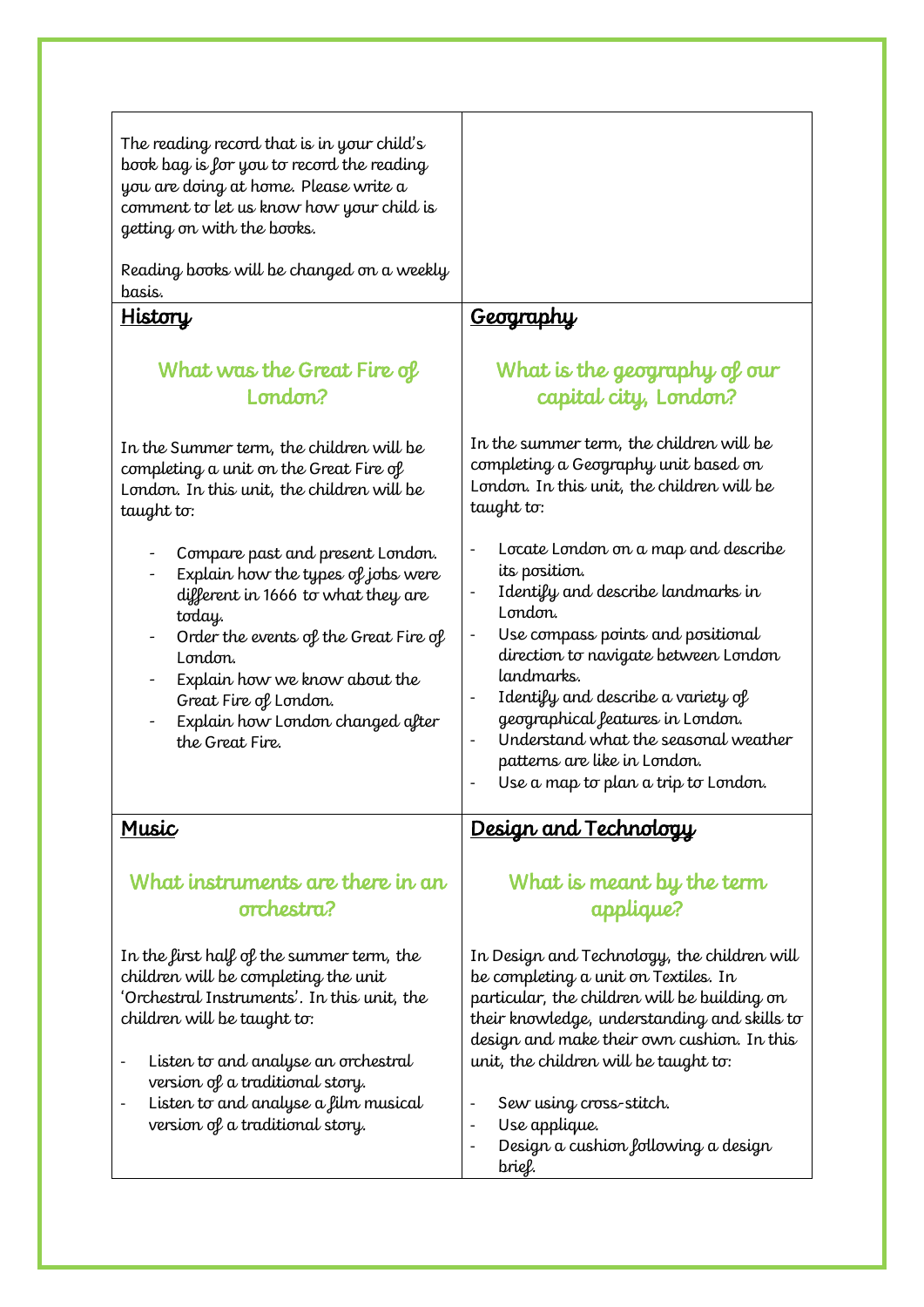| Select appropriate sounds to match<br>events, characters and feelings in a<br>story.<br>Write a play script and select<br>appropriate musical sounds to<br>accompany it.<br>Perform a script with accompanying music.                                                                                                                                                                                                                                                                                                                                            | Create a template for their cushion.<br>Use a template accurately.<br>Decorate the front of a cushion using<br>cross-stitch and applique.<br>Assemble a cushion.<br>Evaluate the process of designing and<br>making a cushion. |
|------------------------------------------------------------------------------------------------------------------------------------------------------------------------------------------------------------------------------------------------------------------------------------------------------------------------------------------------------------------------------------------------------------------------------------------------------------------------------------------------------------------------------------------------------------------|--------------------------------------------------------------------------------------------------------------------------------------------------------------------------------------------------------------------------------|
| What are the interrelated<br>dimensions of music?<br>In the second half of the summer term, the<br>children will be completing the unit 'On a<br>British Island: British songs and sounds'. In<br>this unit, the children will be taught to:<br>Learn about the music of the British<br>Isles.<br>Use musical vocabulary to talk about<br>different pieces of music.<br>Sing a song accurately.<br>$\overline{\phantom{a}}$<br>Find multiple ways of making the same<br>sound.<br>Compare pieces of music.<br>Compose, perform and evaluate a piece<br>of music. |                                                                                                                                                                                                                                |

#### Art

### Who was William Morris?

In the Summer term, the children will be completing a unit on Printing. In particular, the children will be exploring the designer, William Morris. In this unit, the children will be taught to:

- Understand who William Morris was and what he was famous for.
- Understand what block printing is.
- Understand that William Morris's designs were inspired by nature.
- Draw designs inspired by nature.
- Create a simple two-coloured design inspired by William Morris.
- Create a two-coloured print block.
- Create a two-coloured print using the printing process.

#### **Science**

### What are the parts of a plant?

During the summer term, the children will be completing a Science unit on Plants. In this unit, the children will be taught to:

- Name and identify the different parts of flowering plants.
- Describe the function of the parts of a flowering plant.
- Understand what plants need in order to survive.
- Describe how water is transported within plants.
- Name and identify the parts of  $a$ flower.
- Explain the function of the parts of  $a$ flower.
- Describe the process of pollination.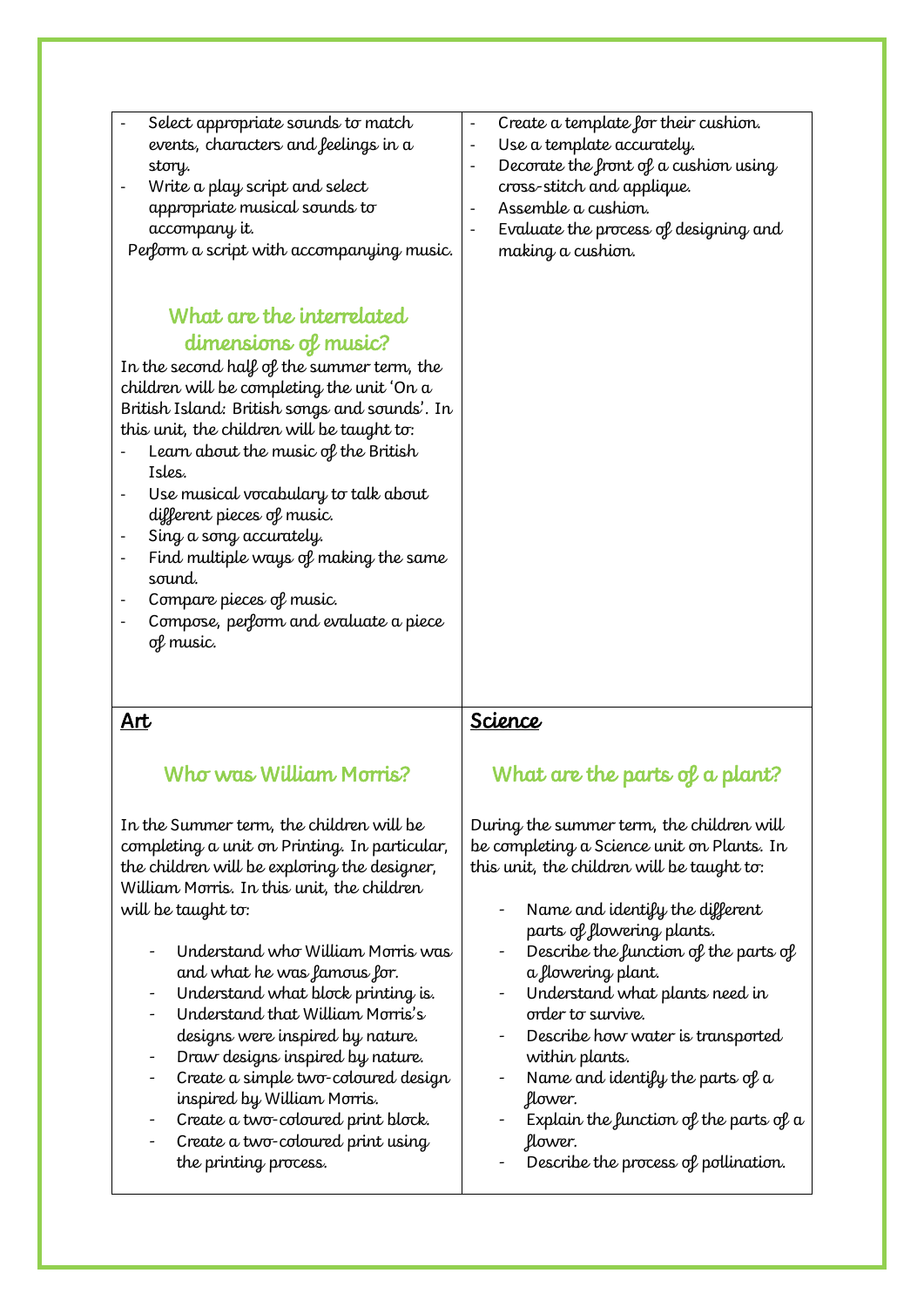Understand and explain the life cycle of a flowering plant including seed dispersal, fertilisation, and germination.

#### R.E

### What kind of world did Jesus want?

In the first half of the summer term, the children will be completing the unit 'What kind of world did Jesus want?'. In this unit, the children will be taught to:

- Identify texts that come from a Gospel, which tells the story of the life and teaching of Jesus.
- Make clear links between the calling of the first disciples and how Christians today try to follow Jesus and be 'fishers of people'.
- Suggest ideas and then find out about what Jesus' actions towards outcasts mean for a Christian.
- Give examples of how Christians try to show love for all, including how Christian leaders try to follow Jesus' teachings in different ways.
- Make links between the importance of love in the Bible stories studied and life in the world today.

### How and why do people mark the significant events of life?

During the second half of the summer term, the children will be completing the unit 'How and why do people mark the significant events of life?'. In this unit, the children will be taught to:

- Identify some beliefs about love, commitment and promises in two religious traditions and describe what they mean.
- Offer informed suggestions about the meaning and importance of ceremonies of commitment for religious and nonreligious people today.

#### Computing

#### How can I stay safe online?

In the Summer term, the children will be completing a unit on 'Online Safety'. In particular, the children will learn to:

- Understand what happens to information when it is posted online.
- Know how to keep things safe and private.
- Explain what should be done before sharing information online.
- Explain why they have the right to say no and deny permission.
- Be able to use strategies that will help them to decide if something they see online is true or not.